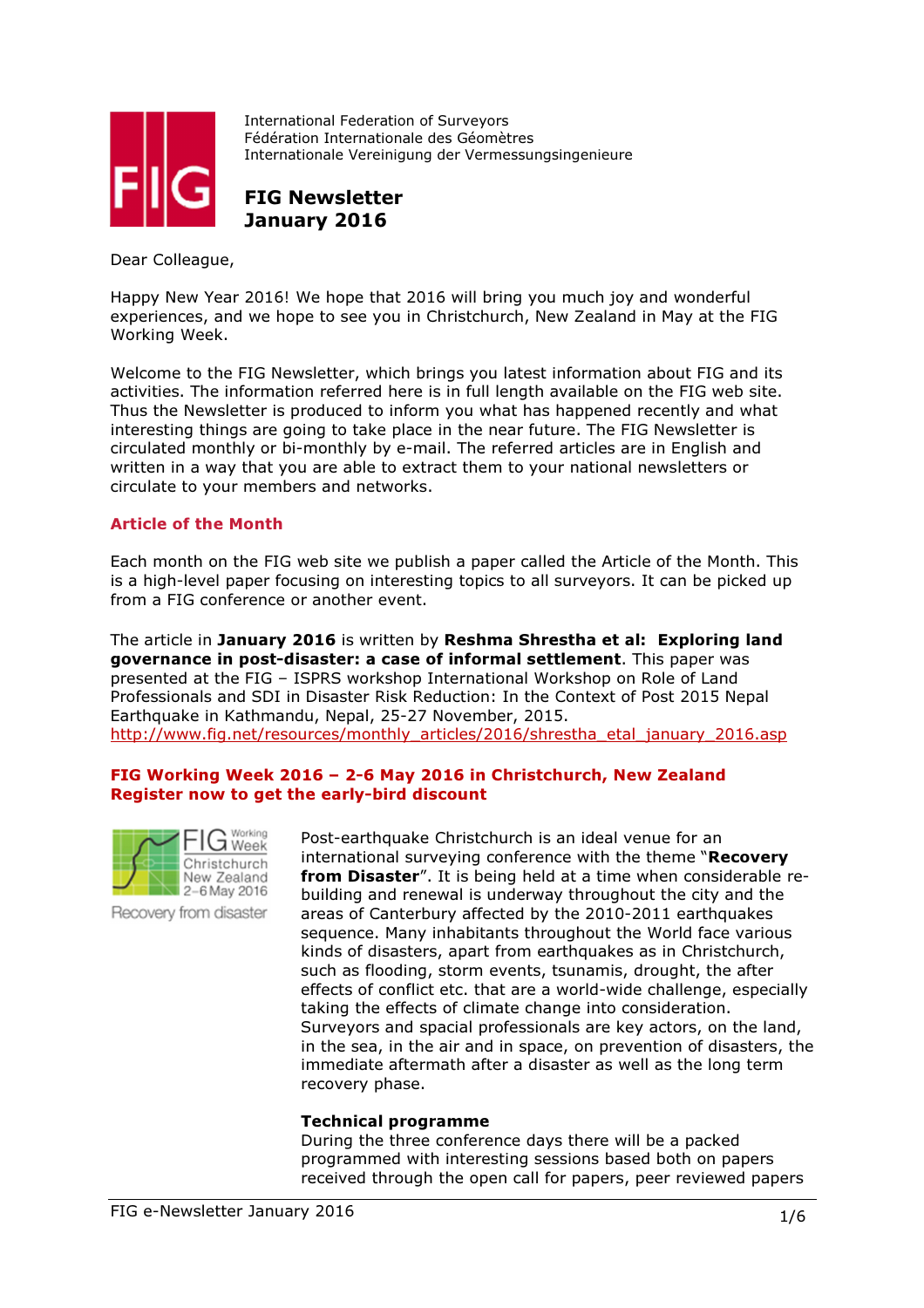

and special sessions on current topics. Each day invited international recognized experts will elaborate on topics within the overall theme of the Working Week "Recovery from Disaster". You can also attend various pre-conference events on Small Island Development, History, Young Surveyors, and Reference Frames in Practice. There will also be special forums for Academic members organized in cooperation with FAO, Member Association Forum and our special Director General Forum.

Check the programme: http://www.fig.net/fig2016/program.htm



Register now and get the early bird discount Secure your ticket for the Working Week at the early bird fee. Deadline is 8 February 2015. http://www.fig.net/fig2016/registration.htm

# Make sure that you get a discount on your flight

It is now time to prepare for your stay in Christchurch and New Zealand. We have made an agreement with Star Alliance, so when you book your trip, please check:



www.fig.net/fig2016/flightstochristchurch.htm for guidance to how you book, and remember to use the special code: NZ01S16 to save up to 20% on your flight ticket.

More information about the FIG Working Week and how to prepare for your participation at: **www.fig.net/fig2016** 

# We thank our partners and sponsors:



# Join the Debate on How to Achieve Women's Land Rights by Any Means **Necessary**



Sharing Best Practices and Lessons Learned for Supporting Women's Land Rights: A Debate on the Gender Evaluation Criteria (GEC). From 25 January to 5 February, the Land Portal Foundation will be holding a debate on the Global Land Tool Network's Gender Evaluation Criteria (GEC), which were created to assess the effectiveness of land tools in supporting women's land rights.

http://www.fig.net/news/news\_2016/2016\_01\_gltn\_gender.asp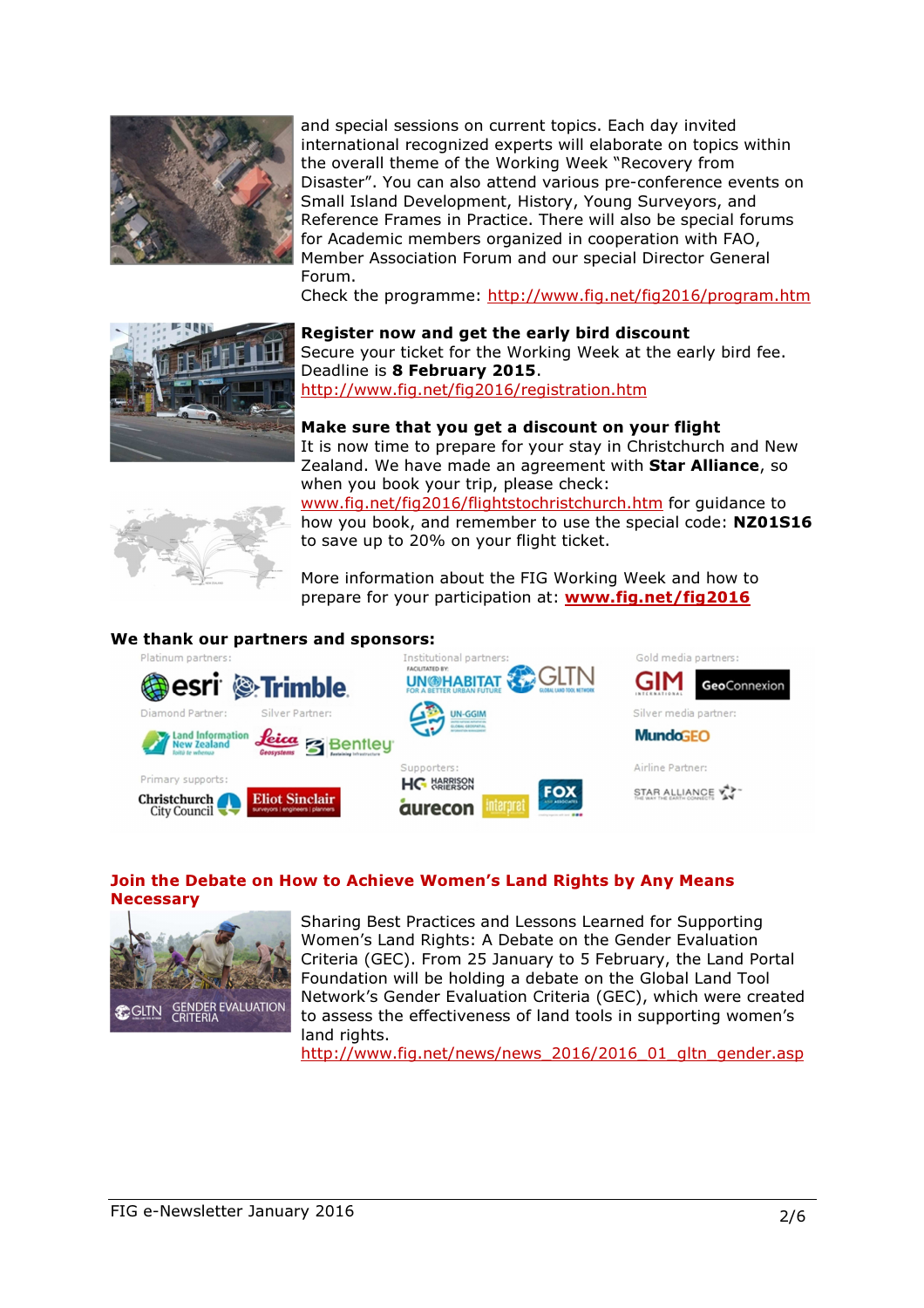#### UN-HABITAT Global Land Tool Network Partners Meeting, 1 – 6 November 2015, Nairobi, Kenya



FIG was represented at the GLTN Partners Meeting by FIG Vice President **Diane Dumashie**. Several of the other attendees were also known and active FIG persons. The GLTN Partners Meeting was held in the context and at a strategic time in the life of the GLTN Network because the GLTN Phase 2 project running from 2012-2017 has reached its mid-term. At the meeting FIG was elected lead of the Professional Cluster.

http://www.fig.net/news/news\_2015/2015\_11\_gltn.asp

# 5th Young Surveyors Argentine Meeting, 15-17 October 2015, Santa Fe, Argentina



The young surveyors from Argentina had a great experience at the 5th young surveyors meeting where around 500 students participated from different states in Argentina (Buenos Aires, Catamarca, Córdoba, Corrientes, Formosa, San Juan, Santa Fe, Santiago del Estero, Tucumán) and also some young surveyors from Uruguay participated.

www.fig.net/news/news\_2016/2016\_01\_ysn\_argentina.asp

# The 5th session of UN-GGIM, 3-7 August 2015, New York, United States



FIG President Chryssy Potsiou congratulated the UN-GGIM and the member countries for including land administration to the UN-GGIM agenda. She stated that FIG believes this is a major step towards achieving the post 2015 development goals and that although we all live in the era of a globalised economy, not all citizen of this world experience the benefits of inclusive and efficient land administration that provides transparency in the management of land and the necessary infrastructure to the people to acquire access to capital, to improve their living standards and to protect the planet.

www.fig.net/news/news\_2016/2016\_01\_unggim\_5th\_session.as p

# The 16th JBGIS Annual Meeting, 3 August 2015, New York, United States



In connection with the UN-GGIM the 16th Annual Meeting of the Joint Board of Geospatial Information Societies (JBGIS) was held.

www.fig.net/news/news\_2016/2016\_01\_jbgis\_meeting.asp

#### 2016 FIG Foundation PhD Scholarships and Academic Research Grants



The FIG Foundation provides a scholarship to PhD Students and research grant. Applicants should submit their apllication before 1 March 2016.

http://www.fig.net/news/news\_2015/figfoundation\_grant\_schola rship.asp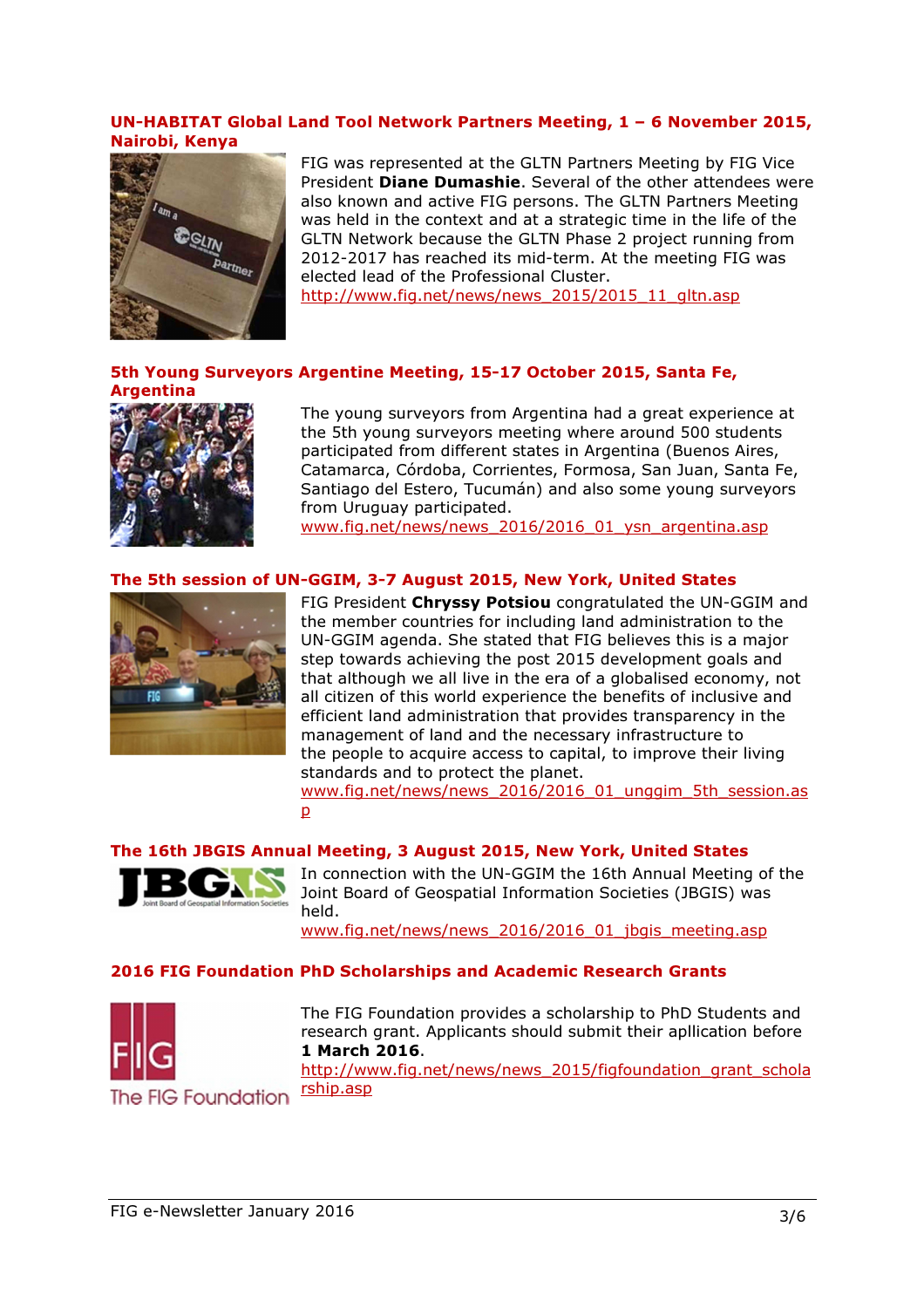# Vacancies and project opportunities

www.fig.net/about/jobs/index.asp

# Forthcoming events



Now there are only 3 weeks left before the GIM International Summit starts. Special offer: 30% discount if you sign up before 1 February. FIG is an endorsing partner of the inaugural GIM International Summit. www.fig.net/news/news\_2015/2015\_05\_gim\_summit.asp

10 February, Minneapolis, Minnesota USA

2nd FIG Young Surveyors North American Meeting. Held in conjunction with and graciously hosted by the Minnesota Society of Professional Surveyors (MSPS) during their 2016 Annual Conference. Programme:

http://www.fig.net/organisation/networks/ys/images/2016\_ysnam\_programme.pdf Registration deadline: 31 January 2015 Link to registration form: https://goo.gl/IbvayI

# 30 March - 1 April, Vienna, Austria

3rd Joint International Symposium on Deformation Measurements, JISDM, organised by FIG, Commission 6 "Engineering Surveys" and IAG, commission 4 "Applications" Web site: www.jisdm2016.org

# 20 - 22 April, Novosibirsk, Russia

XIIth International exhibition and scientific forum "Interexpo GEO-Siberia- 2016", organised by Siberian State University of Geosystems and Technologies (SSUGT) and Exhibition operator LLC "Interexpo Geo- Siberia", co-sponsored by FIG. Web site: www.expo-geo.ru

# 2-6 May, Christchurch, New Zealand



FIG Working Week and General Assembly. Web site: www.fig.net/fig2016

# 5-8 July, Salzburg, Austria

GI\_Forum 2016 - organised by UNIGIS, Z\_GIS, GIScience and OAW. Call for Papers: December 1, 2015 - February 1, 2016. Co-sponsored by FIG Web site: http://www.gi-forum.org

# 18-21 October 2016, Athens, Greece

FIG 5th International Workshop on 3D Cadastres organized together with the 11th 3D GeoInfo Conference

# 19-21 September 2016 Athens , Greece

Workshop on Sustainable Real Estate Markets Policy Framework & Necessary Reforms Organised by FIG Task Force on Property Markets and Technical Chamber of Greece More info at: okal@central.tee.gr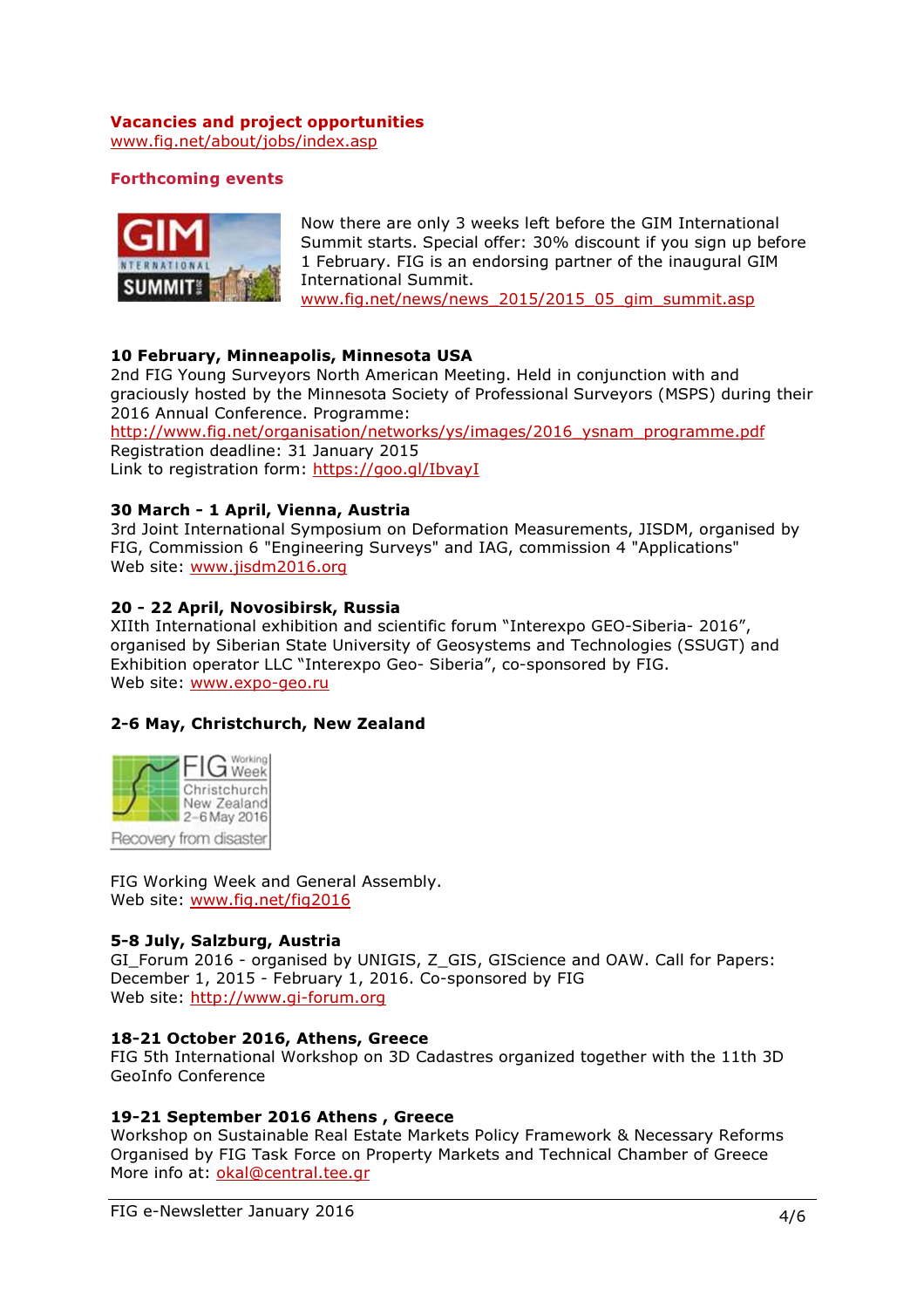#### November 2016, The Netherlands

Land Consolidation and Readjustment for Sustainable Development - Designing Resilient Landscapes and Empowering Communities. Co-organised by FIG and Dutch Kadaster in close co-operation with FAO. This event is organised because of the celebration of 100 years of land consolidation in the Netherlands in 2016.

# 29 May – 2 June 2017, Helsinki, Finland

FIG WORKING WEEK 2017

29 May - 2 June **Helsinki Finland** with the overall theme "Surveying the world of tomorrow – from digitalisation to augmented reality". Web site: www.fig.net/fig2017

# 6-11 May 2018, Istanbul, Turkey



FIG Congress 2018

For **additional FIG and FIG Commission events** see always up-to-date information at: www.fig.net/events/index.asp

# FIG on Social Media | f | y | in

Remember that you can follow FIG on the social media. If you have not already joined, join us today: Facebook: https://www.facebook.com/#!/internationalfederationofsurveyors Twitter: https://twitter.com/FIG\_NEWS LinkedIn: http://www.linkedin.com/groups?gid=2669121&trk=myg\_ugrp\_ovr

#### Subscribe to the FIG e-Newsletter

The monthly e-Newsletter is mailed to all members, commission delegates and all interested partners. FIG offers the e-Newsletter to all members of member associations and other interested in FIG. If you don't already get your copy you can order it now at: www.fig.net

If you want to cancel your subscription please send an email to the FIG office, email: FIG@fig.net.

Kind regards,

#### Ms. Louise Friis-Hansen FIG Manager

International Federation of Surveyors Fédération Internationale des Géomètres Internationale Vereiningung der Vermessungsingenieure

International Federation of Surveyors Kalvebod Brygge 31-33 DK-1780 Copenhagen V